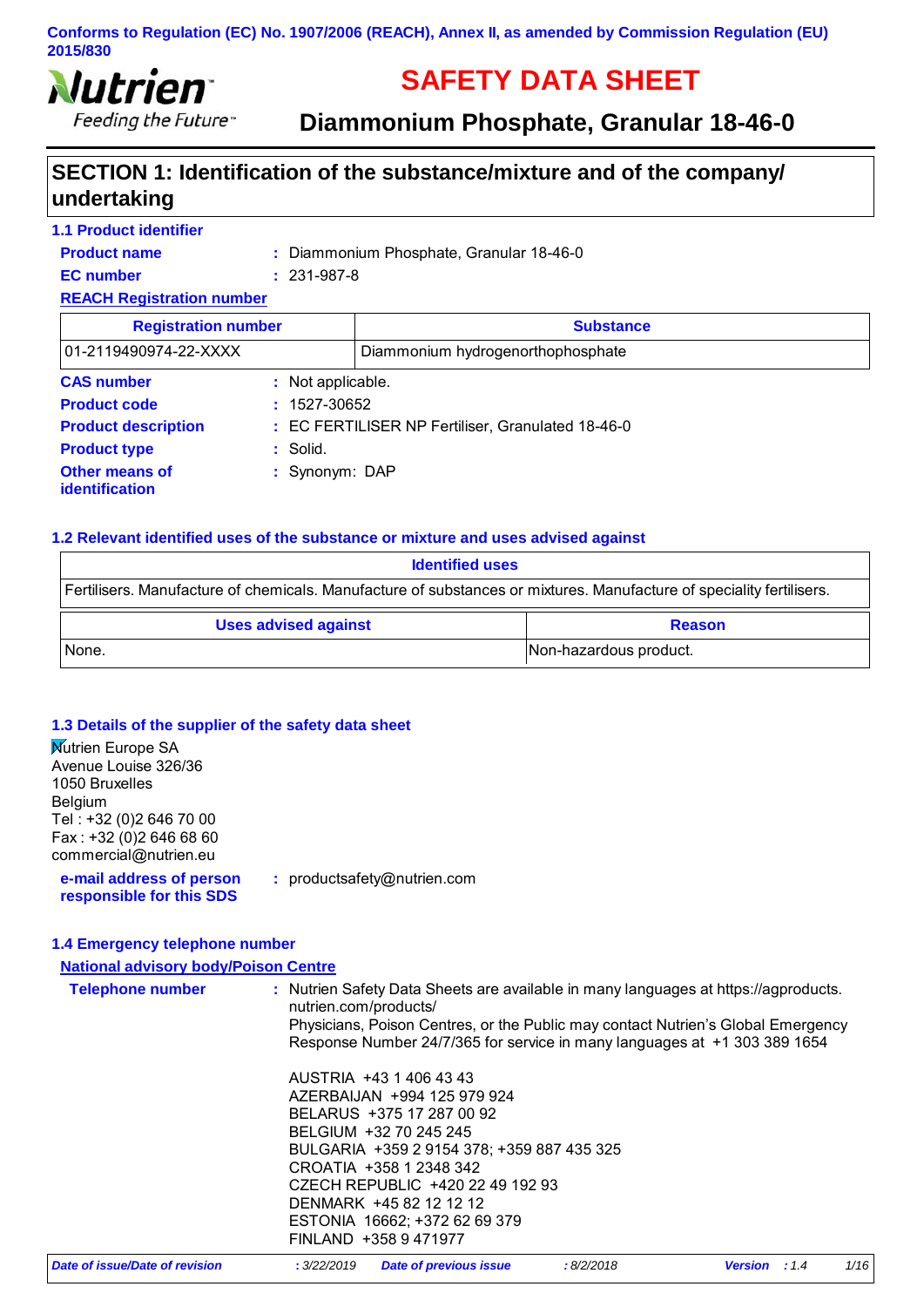*Diammonium Phosphate, Granular 18-46-0* 

# **SECTION 1: Identification of the substance/mixture and of the company/ undertaking**

| <b>FRANCE</b>                                                            |
|--------------------------------------------------------------------------|
| Angers +33 (0) 2 41 48 21 21                                             |
| Bordeaux +33 (0) 5 56 96 40 80                                           |
| Lille 0800 59 59 59 (national callers)                                   |
| Lyon +33 (0)4 72 11 69 11                                                |
| Marseille +33 (0)4 91 75 25 25                                           |
| Nancy +33 (0) 3 83 22 50 50                                              |
| Paris +33 (0) 1 40 05 48 48                                              |
| Rennes +33 (0) 2 99 59 22 22                                             |
| Strasbourg +33 (0)3 88 37 37 37                                          |
| Toulouse +33 (0)5 61 77 74 47                                            |
| GEORGIA +995 99 53 33 20                                                 |
| <b>GERMANY</b>                                                           |
| Berlin +49 30 192 40                                                     |
| Bonn +49 228 192 40                                                      |
| Erfurt +49 361 730 730                                                   |
| Freiburg +49 761 192 40                                                  |
| Goettingen +49 551 192 40                                                |
| Homburg (Saar) +49 6841 192 40                                           |
| Mainz +49 6131 192 40                                                    |
| Munich +49 89 192 40                                                     |
| GREECE +30 21 07 79 37 77                                                |
| HUNGARY +36 80 20 11 99                                                  |
| ICELAND +354 543 22 22                                                   |
| IRELAND +353 1 837 9964 (medical professionals) +353 1 809 2166 (public) |
| ISRAEL +972 4 854 19 00                                                  |
| <b>ITALY</b>                                                             |
| Bergamo +39 800 883 300                                                  |
| Firenze +39 55 794 7819                                                  |
| Foggia +39 881 732 326                                                   |
| Genoa +39 10 563 62 45                                                   |
| Milan +39 02 6610 1029                                                   |
| Padova +39 49 827 50 78                                                  |
| Pavia +39 38 224 444                                                     |
| Rome +39 06 305 43 43                                                    |
| Turin +39 011 663 7637                                                   |
| KAZAKHSTAN +7 3272 925 868                                               |
| LITHUANIA +370 5 236 20 52; +370 687 533 78                              |
| NETHERLANDS +31 30 274 88 88                                             |
| NORWAY +47 22 59 13 00                                                   |
| <b>POLAND</b>                                                            |
| Gdansk +48 58 682 04 04                                                  |
| Krakow +48 12 411 99 99                                                  |
| Lòdz +48 42 63 14 724                                                    |
| Sosnowiec +48 32 266 11 45                                               |
| Warszawa +48 22 619 66 54                                                |
| Wroclaw +48 71 343 30 08                                                 |
| PORTUGAL 808 250 143 (national callers)                                  |
| ROMANIA +402 212 106 282                                                 |
| <b>RUSSIAN FEDERATION</b>                                                |
| Ekaterinburg +7 343 229 98 57                                            |
| Moscow +7 495 628 1687                                                   |
| Saint-Petersburg +7 921 757 3228                                         |
| SERBIA +381 11 3608 440                                                  |
| SLOVAKIA +421 2 5477 4166                                                |
| SLOVENIA +386 41 635 500                                                 |
|                                                                          |
| SPAIN +34 91 562 0420                                                    |
| SWEDEN 112 (national callers); +46 (0)10 456 6700                        |
| SWITZERLAND +41 44 251 51 51 (in Switzerland dial 145)                   |
| THE FORMER YUGOSLAVIA +38 923 147 635                                    |
| TURKEY +90 0312 433 70 01 or 0 800 314 7900                              |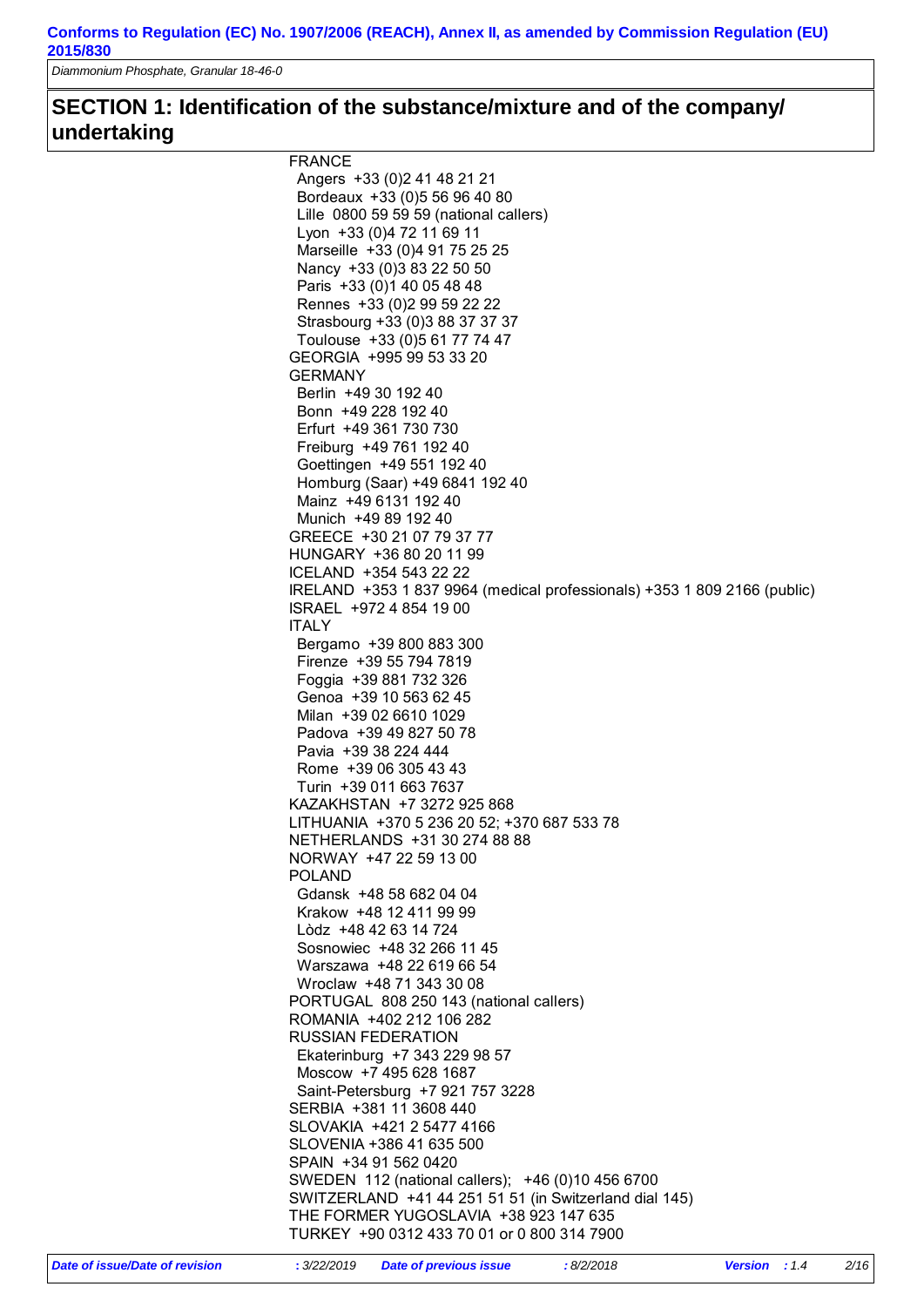*Diammonium Phosphate, Granular 18-46-0* 

# **SECTION 1: Identification of the substance/mixture and of the company/ undertaking**

|                           | <b>UNITED KINGDOM</b>                                |
|---------------------------|------------------------------------------------------|
|                           | Belfast 844 892 0111                                 |
|                           | Birmingham 844 892 0111                              |
|                           | Edinburgh 844 892 0111                               |
|                           | Newcastle Upon Tyne +44 191 2606182; +44 191 2606180 |
|                           | Penarth 844 892 0111                                 |
| <b>Supplier</b>           |                                                      |
| <b>Telephone number</b>   | : Mutrien Europe SA                                  |
|                           | <b>EMERGENCY TELEPHONE NUMBERS:</b>                  |
|                           |                                                      |
|                           | Medical: 00-1-303-389-1654                           |
| <b>Hours of operation</b> | : 24/7/365                                           |
|                           | Transportation: 00-1-303-389-1654                    |

# **SECTION 2: Hazards identification**

| 2.1 Classification of the substance or mixture |                                                                            |
|------------------------------------------------|----------------------------------------------------------------------------|
| <b>Product definition</b>                      | : Mono-constituent substance                                               |
|                                                | <b>Classification according to Regulation (EC) No. 1272/2008 [CLP/GHS]</b> |
| Not classified.                                |                                                                            |

The product is NOT classified as hazardous according to Regulation (EC) 1272/2008 as amended.

See Section 16 for the full text of the H statements declared above.

See Section 11 for more detailed information on health effects and symptoms.

### **2.2 Label elements**

| <b>Hazard pictograms</b> |  |  |
|--------------------------|--|--|
|                          |  |  |



| <b>Signal word</b>                                                                                                                                              | : No signal word.                                                                                                                |
|-----------------------------------------------------------------------------------------------------------------------------------------------------------------|----------------------------------------------------------------------------------------------------------------------------------|
| <b>Hazard statements</b>                                                                                                                                        | : No known significant effects or critical hazards.                                                                              |
| <b>Precautionary statements</b>                                                                                                                                 |                                                                                                                                  |
| <b>General</b>                                                                                                                                                  | : Read label before use. Keep out of reach of children. If medical advice is needed,<br>have product container or label at hand. |
| <b>Prevention</b>                                                                                                                                               | : Not applicable.                                                                                                                |
| <b>Response</b>                                                                                                                                                 | : Not applicable.                                                                                                                |
| <b>Storage</b>                                                                                                                                                  | : Not applicable.                                                                                                                |
| <b>Disposal</b>                                                                                                                                                 | : Not applicable.                                                                                                                |
| <b>Supplemental label</b><br>elements                                                                                                                           | : Safety data sheet available on request.                                                                                        |
| <b>Annex XVII - Restrictions</b><br>on the manufacture,<br>placing on the market and<br>use of certain dangerous<br>substances, mixtures and<br><b>articles</b> | : Not applicable.                                                                                                                |
| <b>Special packaging requirements</b>                                                                                                                           |                                                                                                                                  |
| <b>Containers to be fitted</b><br>with child-resistant<br>fastenings                                                                                            | : Not applicable.                                                                                                                |
| <b>Tactile warning of danger</b>                                                                                                                                | : Not applicable.                                                                                                                |

#### **2.3 Other hazards**

*Date of issue/Date of revision* **:** *3/22/2019 Date of previous issue : 8/2/2018 Version : 1.4 3/16*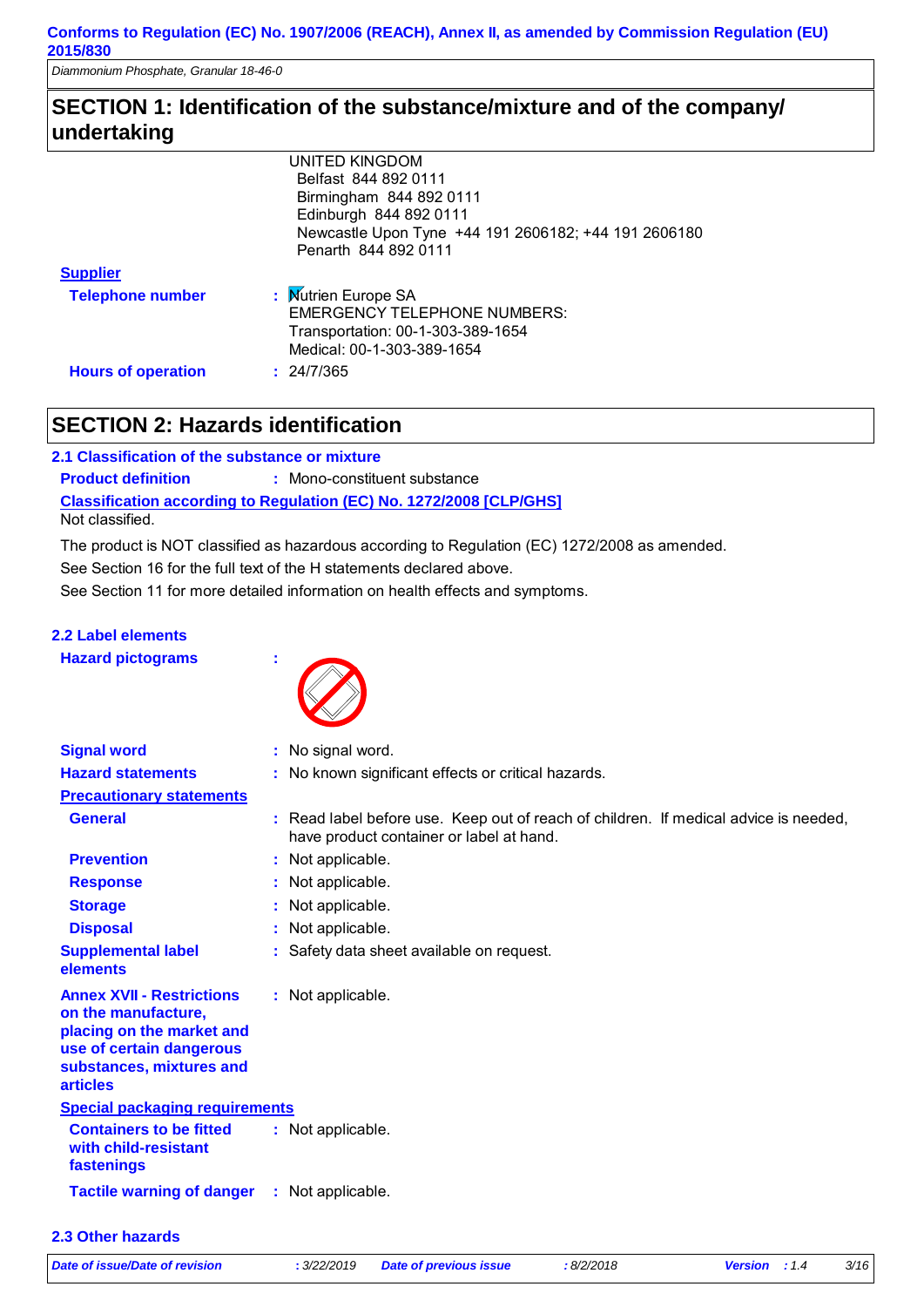**not result in classification**

# **SECTION 2: Hazards identification**

| <b>Substance meets the</b><br>criteria for PBT according<br>to Regulation (EC) No.<br><b>1907/2006, Annex XIII</b>  | : Not applicable.    |
|---------------------------------------------------------------------------------------------------------------------|----------------------|
| <b>Substance meets the</b><br>criteria for vPvB according<br>to Regulation (EC) No.<br><b>1907/2006, Annex XIII</b> | : Not applicable.    |
| Other hazards which do                                                                                              | : Handling and/or pr |

rocessing of this material may generate a dust which can cause mechanical irritation of the eyes, skin, nose and throat.

# **SECTION 3: Composition/information on ingredients**

| <b>Product/ingredient name</b>       | <b>Identifiers</b>                                                             | $\frac{9}{6}$ | <b>Regulation (EC) No.</b><br>1272/2008 [CLP] | <b>Type</b> |
|--------------------------------------|--------------------------------------------------------------------------------|---------------|-----------------------------------------------|-------------|
| Diammonium<br>hydrogenorthophosphate | EC: 231-987-8<br>CAS: 7783-28-0<br>REACH Reg.#:<br>01-2119490974-22-XXXX       | 70-80         | Not classified.                               | [A]         |
| Monoammonium phosphate               | EC: 231-764-5<br>CAS: 7722-76-1<br>REACH Reg.#:<br>01-2119488166-29-XXXX       | $10 - 15$     | Not classified.                               | [B]         |
| Ammonium sulphate                    | EC: 231-984-1<br>CAS: 7783-20-2<br>REACH #:<br>01-2119455044-46-XXXX           | < 6           | Not classified.                               | [B]         |
| Magnesium sulphate                   | EC No.: 231-298-2<br>CAS #: 7487-88-9<br>REACH Reg.#:<br>01-2119486789-11-XXXX | $<$ 4         | Not classified.                               | [B]         |
| Calcium sulphate, dihydrate          | EC: 231-900-3<br>CAS: 10101-41-4<br>REACH Reg.#:<br>01-2119444918-26-XXXX      | $3$           | Not classified.                               | [B]         |

There are no additional ingredients present which, within the current knowledge of the supplier, are classified and contribute to the classification of the substance and hence require reporting in this section.

**Type** 

[A] Constituent [B] Impurity [C] Stabilising additive

Occupational exposure limits, if available, are listed in Section 8.

# **SECTION 4: First aid measures**

| 4.1 Description of first aid measures |                                                                                                                                                                                                                                                                |
|---------------------------------------|----------------------------------------------------------------------------------------------------------------------------------------------------------------------------------------------------------------------------------------------------------------|
| <b>Eye contact</b>                    | : Immediately flush eyes with plenty of water, occasionally lifting the upper and lower<br>eyelids. Check for and remove any contact lenses. Get medical attention if irritation<br>occurs.                                                                    |
| <b>Inhalation</b>                     | : No special measures are typically indicated. Get medical attention if symptoms<br>occur. If breathing is difficult, remove victim to fresh air and keep at rest in a position<br>comfortable for breathing.                                                  |
| <b>Skin contact</b>                   | : Wash with soap and water.                                                                                                                                                                                                                                    |
| <b>Ingestion</b>                      | : Wash out mouth with water. If material has been swallowed and the exposed person<br>is conscious, give small quantities of water to drink. Do not induce vomiting unless<br>directed to do so by medical personnel. Get medical attention if symptoms occur. |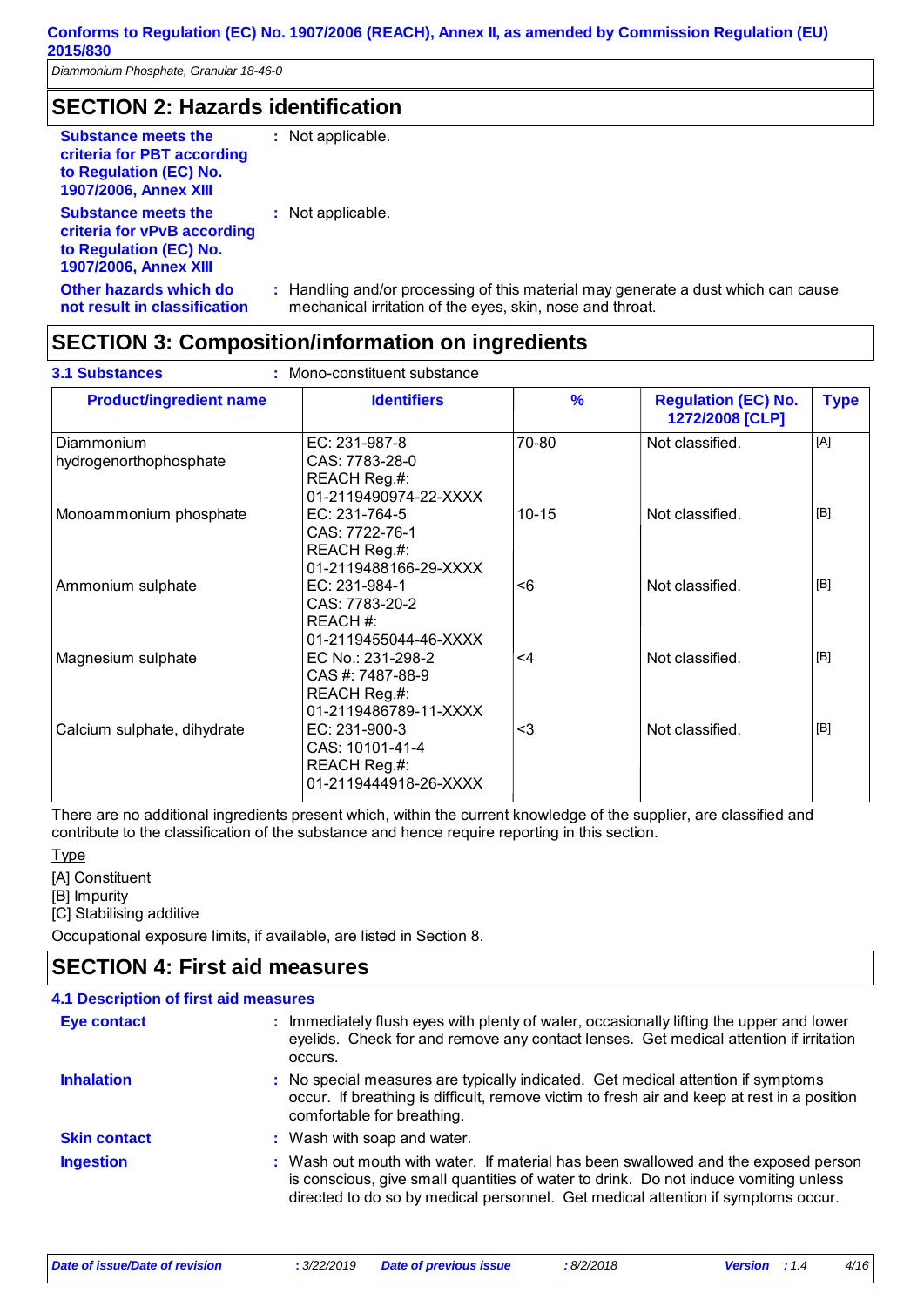*Diammonium Phosphate, Granular 18-46-0* 

| <b>SECTION 4: First aid measures</b>    |                                                                                                                                                                                                                                                                                                                            |
|-----------------------------------------|----------------------------------------------------------------------------------------------------------------------------------------------------------------------------------------------------------------------------------------------------------------------------------------------------------------------------|
| <b>Protection of first-aiders</b>       | : No action shall be taken involving any personal risk or without suitable training.<br>Mouth-to-mouth resuscitation of oral exposure patients is not recommended. First-<br>aiders with contaminated clothing should be properly decontaminated.                                                                          |
|                                         | 4.2 Most important symptoms and effects, both acute and delayed                                                                                                                                                                                                                                                            |
| <b>Over-exposure signs/symptoms</b>     |                                                                                                                                                                                                                                                                                                                            |
| <b>Eye contact</b>                      | : Adverse symptoms may include the following:<br>irritation<br>redness                                                                                                                                                                                                                                                     |
| <b>Inhalation</b>                       | : Adverse symptoms may include the following:<br>respiratory tract irritation<br>coughing                                                                                                                                                                                                                                  |
| <b>Skin contact</b>                     | No specific data.                                                                                                                                                                                                                                                                                                          |
| <b>Ingestion</b>                        | : No specific data.                                                                                                                                                                                                                                                                                                        |
|                                         | 4.3 Indication of any immediate medical attention and special treatment needed                                                                                                                                                                                                                                             |
| <b>Notes to physician</b>               | : Treat symptomatically. Contact poison treatment specialist immediately if large<br>quantities have been ingested or inhaled. For professional, multilingual, medical<br>support, in case of medical emergencies involving Nutrien products, telephone the<br>Nutrien global 24 hour Emergency Number: 00-1-303-389-1654. |
| <b>Specific treatments</b>              | : No specific treatment. Treat symptomatically.                                                                                                                                                                                                                                                                            |
| <b>SECTION 5: Firefighting measures</b> |                                                                                                                                                                                                                                                                                                                            |
| 5.1 Extinguishing media                 |                                                                                                                                                                                                                                                                                                                            |
| <b>Suitable extinguishing</b><br>media  | : Non-flammable. Material will not burn. Use an extinguishing agent suitable for the<br>surrounding fire.                                                                                                                                                                                                                  |
| <b>Unsuitable extinguishing</b>         | : None known.                                                                                                                                                                                                                                                                                                              |

### **5.2 Special hazards arising from the substance or mixture**

| <u> Sposial Haral as allolly il sill the sapetalise of Hillis</u> |                                                                                                                                                                                                                                                                                                                                                                       |
|-------------------------------------------------------------------|-----------------------------------------------------------------------------------------------------------------------------------------------------------------------------------------------------------------------------------------------------------------------------------------------------------------------------------------------------------------------|
| <b>Hazards from the</b><br>substance or mixture                   | : No specific fire or explosion hazard.                                                                                                                                                                                                                                                                                                                               |
| <b>Hazardous combustion</b><br>products                           | : Decomposition products may include the following materials:<br>nitrogen oxides<br>sulfur oxides                                                                                                                                                                                                                                                                     |
| <b>5.3 Advice for firefighters</b>                                |                                                                                                                                                                                                                                                                                                                                                                       |
| <b>Special protective actions</b><br>for fire-fighters            | : Promptly isolate the scene by removing all persons from the vicinity of the incident if<br>there is a fire. No action shall be taken involving any personal risk or without suitable<br>training.                                                                                                                                                                   |
| <b>Special protective</b><br>equipment for fire-fighters          | : Fire-fighters should wear appropriate protective equipment and self-contained<br>breathing apparatus (SCBA) with a full face-piece operated in positive pressure<br>mode. Clothing for fire-fighters (including helmets, protective boots and gloves)<br>conforming to European standard EN 469 will provide a basic level of protection for<br>chemical incidents. |
| <b>Additional information</b>                                     | : Contain and collect the water used to fight the fire for later treatment and disposal.                                                                                                                                                                                                                                                                              |

**media**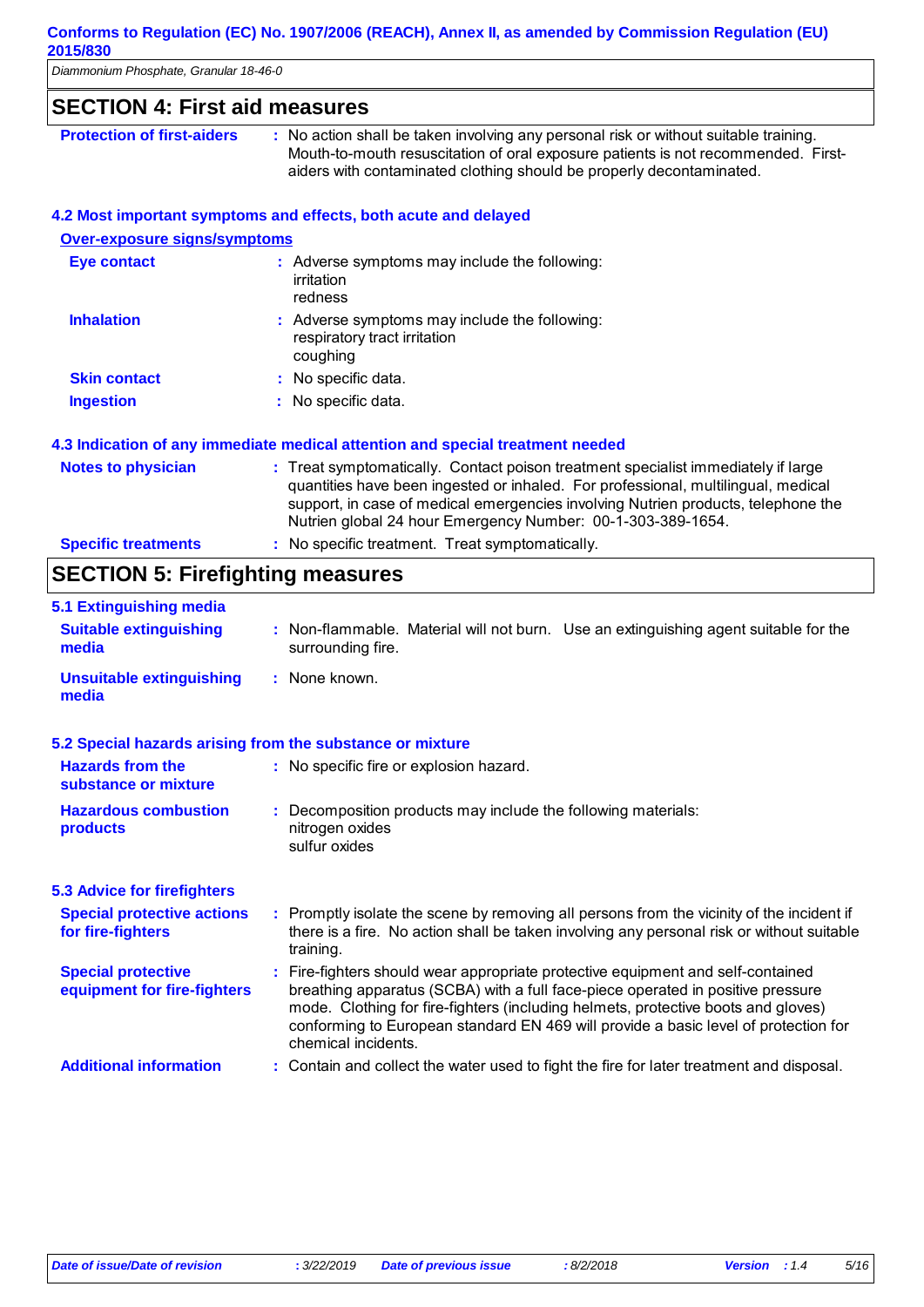## **SECTION 6: Accidental release measures**

|                                                          | 6.1 Personal precautions, protective equipment and emergency procedures                                                                                                                                               |
|----------------------------------------------------------|-----------------------------------------------------------------------------------------------------------------------------------------------------------------------------------------------------------------------|
| For non-emergency<br>personnel                           | : No action shall be taken involving any personal risk or without suitable training. Keep<br>unnecessary and unprotected personnel from entering. Avoid breathing dust.                                               |
| For emergency responders :                               | If specialised clothing is required to deal with the spillage, take note of any<br>information in Section 8 on suitable and unsuitable materials. See also the<br>information in "For non-emergency personnel".       |
| <b>6.2 Environmental</b><br><b>precautions</b>           | : Avoid dispersal of spilt material and runoff and contact with soil, waterways, drains<br>and sewers. Inform the relevant authorities if the product has caused adverse<br>impacts (sewers, waterways, soil or air). |
| 6.3 Methods and material for containment and cleaning up |                                                                                                                                                                                                                       |
| <b>Small spill</b>                                       | : Move containers from spill area. Vacuum or sweep up material and place in a<br>designated, labelled waste container. Dispose of via a licensed waste disposal<br>contractor.<br>or                                  |
|                                                          | Recover the material and use it for its intended purpose.                                                                                                                                                             |
| <b>Large spill</b>                                       | : Recover the material and use it for its intended purpose. Recycle to process, if<br>possible.                                                                                                                       |
| 6.4 Reference to other<br><b>sections</b>                | : See Section 1 for emergency contact information.<br>See Section 8 for information on appropriate personal protective equipment.<br>See Section 13 for additional waste treatment information.                       |

# **SECTION 7: Handling and storage**

The information in this section contains generic advice and guidance.

#### **7.1 Precautions for safe handling**

| <b>Protective measures</b>                       | : Put on appropriate personal protective equipment (see Section 8). Avoid breathing<br>dust.                                                                                                                                                                                                                                                                                 |
|--------------------------------------------------|------------------------------------------------------------------------------------------------------------------------------------------------------------------------------------------------------------------------------------------------------------------------------------------------------------------------------------------------------------------------------|
| <b>Advice on general</b><br>occupational hygiene | : Eating, drinking and smoking should be prohibited in areas where this material is<br>handled, stored and processed. Workers should wash hands and face before eating,<br>drinking and smoking. Remove contaminated clothing and protective equipment<br>before entering eating areas. Do not ingest. See also Section 8 for additional<br>information on hygiene measures. |

#### **7.2 Conditions for safe storage, including any incompatibilities**

Store in accordance with local regulations. May form steep piles that can collapse without warning when stored in bulk. Avoid forming steep slopes when removing product. Ensure that bulk bags or smaller packaged products stored in tiers are stacked, racked, blocked, interlocked, or otherwise secured to prevent sliding, rolling, or collapse. Use caution when opening truck or railcar doors as product may have shifted during transport.

Must be stored in a dry location. Absorbs moisture on long-term storage under high humidity conditions. Store away from incompatible materials (see Section 10). When product is stored in sealable containers, keep container tightly closed and sealed until ready for use. Sealable containers that have been opened must be carefully resealed and kept upright to prevent leakage. Do not store in unlabeled containers.

| 7.3 Specific end use(s)                        |                                            |
|------------------------------------------------|--------------------------------------------|
| <b>Recommendations</b>                         | : Not applicable. Non-hazardous substance. |
| Industrial sector specific<br><b>solutions</b> | : Not applicable. Non-hazardous substance. |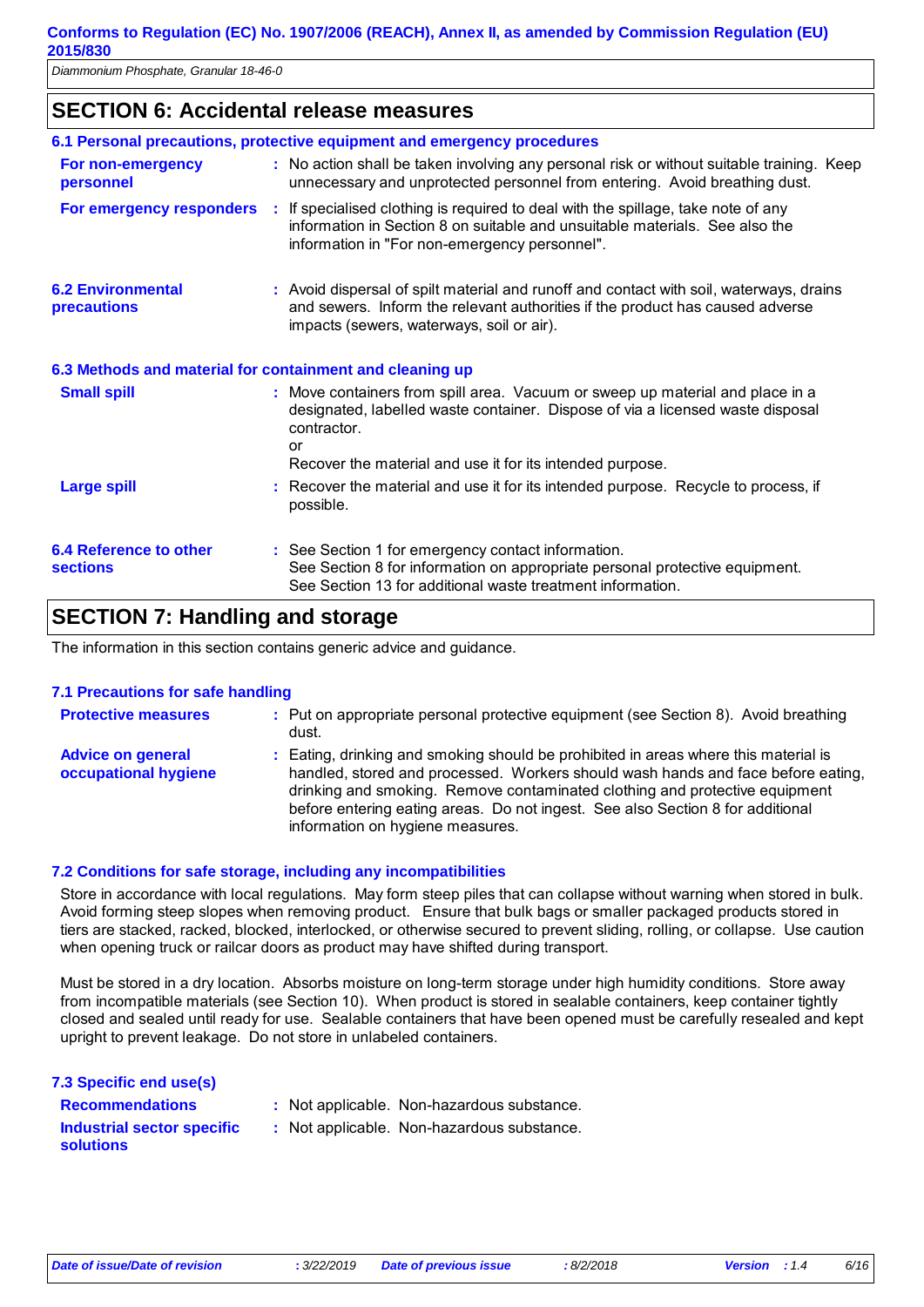# **SECTION 8: Exposure controls/personal protection**

The information in this section contains generic advice and guidance. Information is provided based on typical anticipated uses of the product. Additional measures might be required for bulk handling or other uses that could significantly increase worker exposure or environmental releases.

#### **8.1 Control parameters**

#### **Occupational exposure limits**

No exposure limit value known.

**Recommended monitoring procedures :** If this product contains ingredients with exposure limits, personal, workplace atmosphere or biological monitoring may be required to determine the effectiveness of the ventilation or other control measures and/or the necessity to use respiratory protective equipment. Reference should be made to monitoring standards, such as the following: European Standard EN 689 (Workplace atmospheres - Guidance for the assessment of exposure by inhalation to chemical agents for comparison with limit values and measurement strategy) European Standard EN 14042 (Workplace atmospheres - Guide for the application and use of procedures for the assessment of exposure to chemical and biological agents) European Standard EN 482 (Workplace atmospheres - General requirements for the performance of procedures for the measurement of chemical agents) Reference to national guidance documents for methods for the determination of hazardous substances will also be required.

#### **DNELs/DMELs**

| <b>Product/ingredient name</b> | <b>Type</b> | <b>Exposure</b>         | <b>Value</b> | <b>Population</b> | <b>Effects</b> |
|--------------------------------|-------------|-------------------------|--------------|-------------------|----------------|
| Diammonium phosphate           | <b>DNEL</b> | Long term<br>Inhalation | 6.1          | Workers           | Systemic       |
| Monoammonium phosphate         | <b>DNEL</b> | Long term<br>Inhalation | 6.1          | Workers           | Systemic       |
| Ammonium sulphate              | <b>DNEL</b> | Long term<br>Inhalation | 11.2         | <b>Workers</b>    | Systemic       |

#### **DNEL/DMEL Summary :** Very low toxicity to humans or animals.

#### **PNECs**

| <b>Product/ingredient name</b>                                      | <b>Compartment Detail</b>                 | <b>Value</b> | <b>Method Detail</b>                                                  |
|---------------------------------------------------------------------|-------------------------------------------|--------------|-----------------------------------------------------------------------|
| Diammonium phosphate<br>Monoammonium phosphate<br>Ammonium sulphate | Fresh water<br>Fresh water<br>Fresh water | 1.7<br>0.53  | Assessment Factors<br>Assessment Factors<br><b>Assessment Factors</b> |

**PNEC Summary :** Very low acute toxicity to fish.

#### **8.2 Exposure controls**

**Appropriate engineering controls :** Use only with adequate ventilation. If user operations generate dust, fumes, gas, vapour or mist, use process enclosures, local exhaust ventilation or other engineering controls to keep worker exposure to airborne contaminants below any recommended or statutory limits.

**Individual protection measures**

| <b>Hygiene measures</b>        | : Wash hands, forearms and face thoroughly after handling chemical products, before<br>eating, smoking and using the lavatory and at the end of the working period.<br>Appropriate techniques should be used to remove potentially contaminated clothing.<br>Wash contaminated clothing before reusing.                                                                                                                                                       |
|--------------------------------|---------------------------------------------------------------------------------------------------------------------------------------------------------------------------------------------------------------------------------------------------------------------------------------------------------------------------------------------------------------------------------------------------------------------------------------------------------------|
| <b>Eye/face protection</b>     | : Safety eyewear complying with an approved standard should be used when a risk<br>assessment indicates this is necessary to avoid exposure to liquid splashes, mists,<br>gases or dusts. If contact is possible, the following protection should be worn,<br>unless the assessment indicates a higher degree of protection: safety glasses with<br>side-shields. If operating conditions cause high dust concentrations to be produced,<br>use dust goggles. |
| <b>Skin protection</b>         |                                                                                                                                                                                                                                                                                                                                                                                                                                                               |
| <b>Hand protection</b>         | : Chemical-resistant, impervious gloves complying with an approved standard should<br>be worn at all times when handling chemical products if a risk assessment indicates<br>this is necessary.                                                                                                                                                                                                                                                               |
| Date of issue/Date of revision | 7/16<br>: 3/22/2019<br><b>Date of previous issue</b><br>:8/2/2018<br><b>Version</b> : 1.4                                                                                                                                                                                                                                                                                                                                                                     |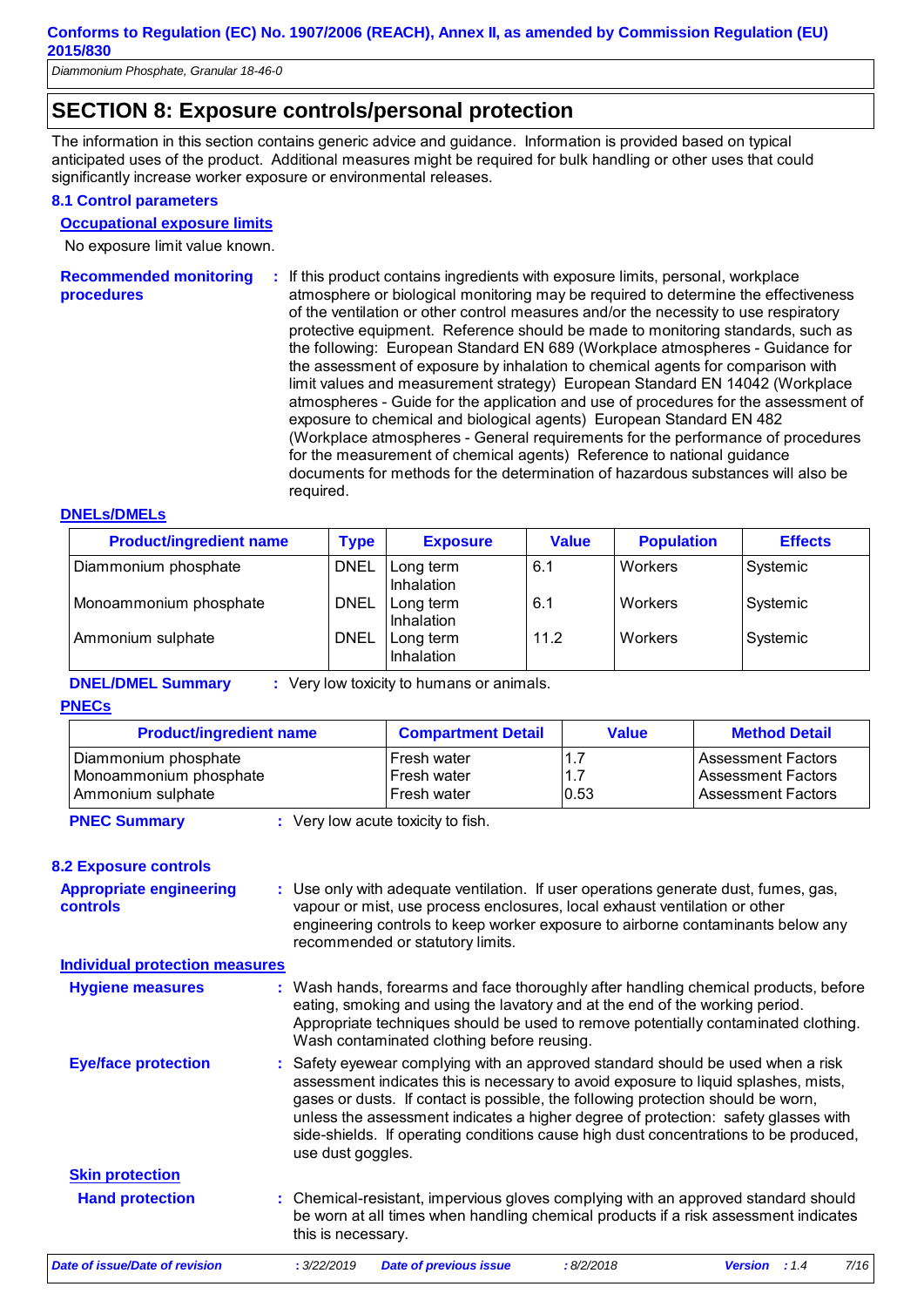# **SECTION 8: Exposure controls/personal protection**

| <b>Body protection</b>                           | : Personal protective equipment for the body should be selected based on the task<br>being performed and the risks involved and should be approved by a specialist<br>before handling this product. Cotton or cotton/synthetic overalls or coveralls are<br>normally suitable.                                                                                                             |
|--------------------------------------------------|--------------------------------------------------------------------------------------------------------------------------------------------------------------------------------------------------------------------------------------------------------------------------------------------------------------------------------------------------------------------------------------------|
| <b>Other skin protection</b>                     | : Appropriate footwear and any additional skin protection measures should be<br>selected based on the task being performed and the risks involved and should be<br>approved by a specialist before handling this product. Recommended: Suitable<br>protective footwear.                                                                                                                    |
| <b>Respiratory protection</b>                    | : No personal respiratory protective equipment is normally required. Use a properly<br>fitted, particulate filter respirator complying with an approved standard if a risk<br>assessment indicates this is necessary. Respirator selection must be based on<br>known or anticipated exposure levels, the hazards of the product and the safe<br>working limits of the selected respirator. |
| <b>Environmental exposure</b><br><b>controls</b> | : Emissions from ventilation or work process equipment should be checked to ensure<br>they comply with the requirements of environmental protection legislation. In some<br>cases, fume scrubbers, filters or engineering modifications to the process equipment<br>will be necessary to reduce emissions to acceptable levels.                                                            |

# **SECTION 9: Physical and chemical properties**

| 9.1 Information on basic physical and chemical properties |    |                                                                                                          |
|-----------------------------------------------------------|----|----------------------------------------------------------------------------------------------------------|
| <b>Appearance</b>                                         |    |                                                                                                          |
| <b>Physical state</b>                                     |    | : Solid. [Crystalline granules.]                                                                         |
| <b>Colour</b>                                             |    | Greyish-white.                                                                                           |
| <b>Odour</b>                                              |    | : Odourless.                                                                                             |
| <b>Odour threshold</b>                                    |    | Not available.                                                                                           |
| pH                                                        |    | Not available.                                                                                           |
| <b>Melting point/freezing point</b>                       | ÷  | 189.85°C                                                                                                 |
| <b>Initial boiling point and boiling</b><br>range         | t. | Not applicable. Decomposes.                                                                              |
| <b>Flash point</b>                                        | ÷. | [Product does not sustain combustion.]                                                                   |
| <b>Evaporation rate</b>                                   |    | Not applicable.                                                                                          |
| <b>Flammability (solid, gas)</b>                          | ÷. | Non-flammable.                                                                                           |
| <b>Upper/lower flammability or</b><br>explosive limits    | t. | Not applicable.                                                                                          |
| <b>Vapour pressure</b>                                    | ÷. | 0 kPa [room temperature]                                                                                 |
| <b>Vapour density</b>                                     |    | Not applicable.                                                                                          |
| <b>Relative density</b>                                   | ÷. | 1.6                                                                                                      |
| <b>Solubility(ies)</b>                                    |    | Easily soluble in the following materials: hot water.<br>Soluble in the following materials: cold water. |
| <b>Partition coefficient: n-octanol/</b><br>water         | ÷. | Not available.                                                                                           |
| <b>Auto-ignition temperature</b>                          | ÷. | Not applicable.                                                                                          |
| <b>Decomposition temperature</b>                          |    | $: 155^{\circ}$ C                                                                                        |
| <b>Viscosity</b>                                          |    | Not applicable.                                                                                          |
| <b>Explosive properties</b>                               | ř. | This material is not explosive.                                                                          |
| <b>Oxidising properties</b>                               |    | No oxidising ingredients present.                                                                        |
| 9.2 Other information                                     |    |                                                                                                          |
| <b>Solubility in water</b>                                |    | $>100$ g/l                                                                                               |
| No additional information.                                |    |                                                                                                          |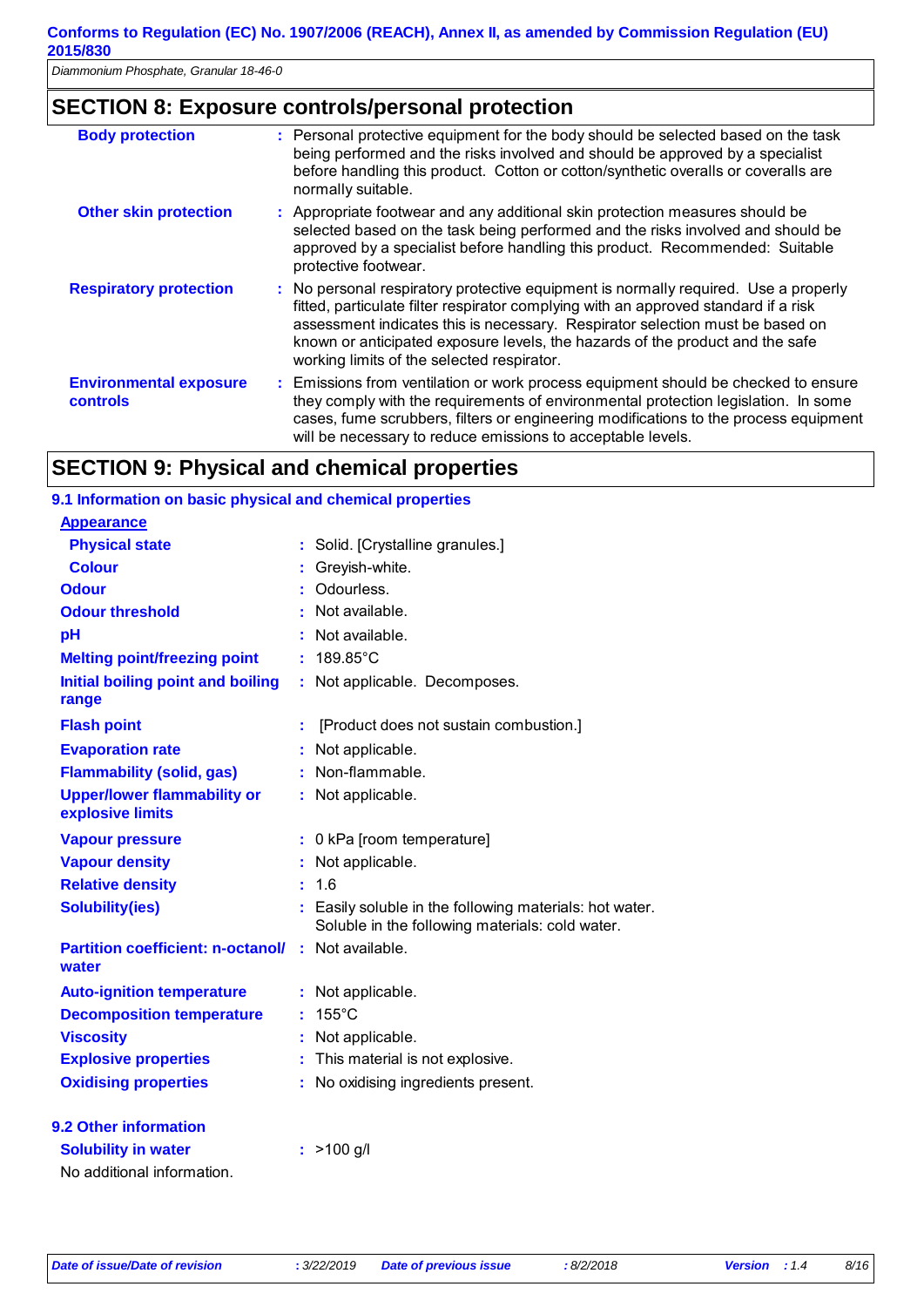| <b>SECTION 10: Stability and reactivity</b>       |                                                                                                           |  |  |  |  |
|---------------------------------------------------|-----------------------------------------------------------------------------------------------------------|--|--|--|--|
| <b>10.1 Reactivity</b>                            | : No specific test data related to reactivity available for this product or its ingredients.              |  |  |  |  |
| <b>10.2 Chemical stability</b>                    | : The product is stable.                                                                                  |  |  |  |  |
| <b>10.3 Possibility of</b><br>hazardous reactions | : Under normal conditions of storage and use, hazardous reactions will not occur.                         |  |  |  |  |
| <b>10.4 Conditions to avoid</b>                   | : No specific data.                                                                                       |  |  |  |  |
| <b>10.5 Incompatible materials</b>                | : No specific data.                                                                                       |  |  |  |  |
| <b>10.6 Hazardous</b><br>decomposition products   | : Under normal conditions of storage and use, hazardous decomposition products<br>should not be produced. |  |  |  |  |

# **SECTION 11: Toxicological information**

### **11.1 Information on toxicological effects**

#### **Acute toxicity**

| <b>Product/ingredient name</b> | <b>Result</b>                          | <b>Species</b> | <b>Dose</b>   | <b>Exposure</b> |
|--------------------------------|----------------------------------------|----------------|---------------|-----------------|
| Diammonium phosphate           | <b>LC50 Inhalation Dusts and mists</b> | Rat - Male,    | $>5$ mg/l     | 4 hours         |
|                                |                                        | Female         |               |                 |
|                                | LD50 Dermal                            | Rat - Male,    | >5000 mg/kg   |                 |
|                                |                                        | Female         |               |                 |
|                                | LD50 Oral                              | Rat - Male,    | $>2000$ mg/kg |                 |
|                                |                                        | Female         |               |                 |
| Monoammonium phosphate         | LC50 Inhalation Dusts and mists        | Rat - Male,    | $>5$ mg/      | 4 hours         |
|                                |                                        | Female         |               |                 |
|                                | LD50 Oral                              | Rat - Male,    | >2000 mg/kg   |                 |
|                                |                                        | Female         |               |                 |
| Ammonium sulphate              | LD50 Oral                              | Mouse - Male,  | 3040 mg/kg    |                 |
|                                |                                        | Female         |               |                 |
|                                | LD50 Oral                              | Rat            | 2840 mg/kg    |                 |
|                                | LD50 Oral                              | Rat - Male,    | >2000 mg/kg   |                 |
|                                |                                        | Female         |               |                 |

**Conclusion/Summary :** Very low toxicity to humans or animals. Effects are not sufficient for classification as hazardous.

#### **Irritation/Corrosion**

| <b>Product/ingredient name</b> | <b>Result</b> | <b>Species</b> | <b>Score</b> | <b>Exposure</b> | <b>Observation</b>       |
|--------------------------------|---------------|----------------|--------------|-----------------|--------------------------|
| Diammonium phosphate           | Skin          | Rabbit         | 0            | l72 hours       | $\overline{\phantom{a}}$ |
|                                | Eyes          | Rabbit         | 0            | 72 hours        | -                        |
| Monoammonium phosphate         | Skin          | Rabbit         | 0            |                 |                          |
|                                | Eyes          | Rabbit         | 0            |                 |                          |
| Ammonium sulphate              | Skin          | Rabbit         | 0            | 20 hours        | 24 hours                 |
|                                | Eyes          | Rabbit         | 0            |                 | 72 hours                 |

**Conclusion/Summary**

- 
- 
- **Skin** : Non-irritating to the skin. **Eyes** : Non-irritating to the eyes.
- 
- **Respiratory :** No known significant effects or critical hazards.

#### **Sensitisation**

| <b>Product/ingredient name</b> | <b>Route of</b><br>exposure | <b>Species</b> | <b>Result</b>   |
|--------------------------------|-----------------------------|----------------|-----------------|
| Diammonium phosphate           | skin                        | Mouse          | Not sensitizing |
| Monoammonium phosphate         | skin                        | Mouse          | Not sensitizing |
| Ammonium sulphate              | skin                        | Guinea pig     | Not sensitizing |

*Date of issue/Date of revision* **:** *3/22/2019 Date of previous issue : 8/2/2018 Version : 1.4 9/16*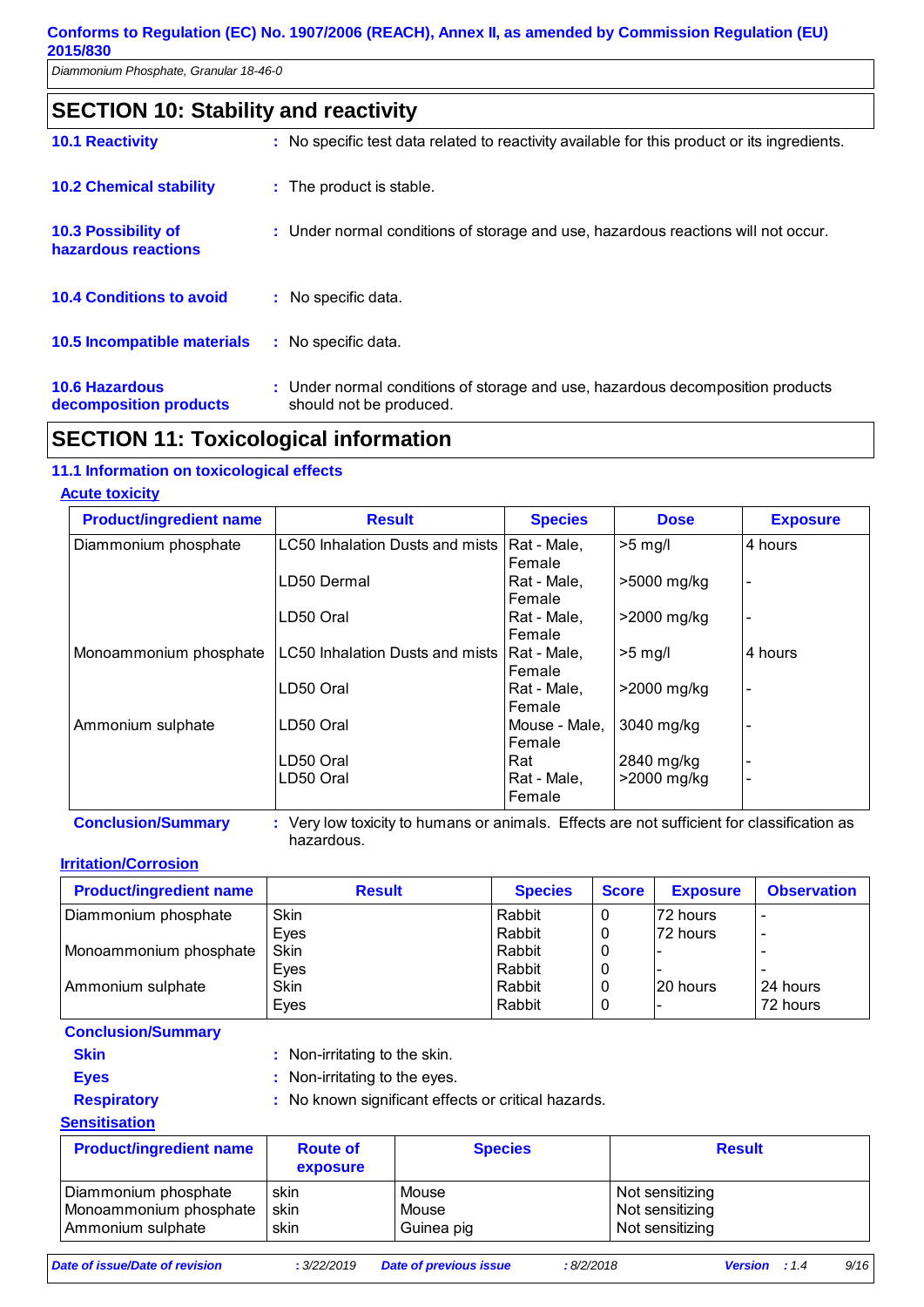*Diammonium Phosphate, Granular 18-46-0* 

# **SECTION 11: Toxicological information**

| <b>Conclusion/Summary</b>      |                                                    |                                                                    |               |
|--------------------------------|----------------------------------------------------|--------------------------------------------------------------------|---------------|
| <b>Skin</b>                    | : Non-sensitiser to skin.                          |                                                                    |               |
| <b>Respiratory</b>             | : Non-sensitiser to lungs.                         |                                                                    |               |
| <b>Mutagenicity</b>            |                                                    |                                                                    |               |
| <b>Product/ingredient name</b> | <b>Test</b>                                        | <b>Experiment</b>                                                  | <b>Result</b> |
| Diammonium phosphate           | 471 Bacterial Reverse<br><b>Mutation Test</b>      | Subject: Bacteria                                                  | Negative      |
| Monoammonium phosphate         | OECD 471 Bacterial<br><b>Reverse Mutation Test</b> | Subject: Bacteria                                                  | Negative      |
| Ammonium sulphate              | OECD 476                                           | Experiment: In vitro<br>Subject: Mammalian-Animal<br>Cell: Somatic | Negative      |
|                                | OECD 473                                           | Experiment: In vitro<br>Subject: Mammalian-Animal<br>Cell: Germ    | Negative      |
| <b>Conclusion/Summary</b>      |                                                    | : No known significant effects or critical hazards.                |               |

**Carcinogenicity**

| <b>Product/ingredient name</b> | <b>Result</b>          | <b>Species</b>        | <b>Dose</b> | <b>Exposure</b>             |
|--------------------------------|------------------------|-----------------------|-------------|-----------------------------|
| Ammonium sulphate              | Negative - Oral - TCLo | Rat - Male.<br>Female | 1288 mg/kg  | 2 years; 7 days<br>per week |

**Conclusion/Summary :** No known significant effects or critical hazards.

#### **Reproductive toxicity**

| <b>Product/ingredient name</b> | <b>Maternal</b><br>toxicity | <b>Fertility</b> | <b>Developmental</b><br>toxin | <b>Species</b>          | <b>Dose</b>              | <b>Exposure</b> |
|--------------------------------|-----------------------------|------------------|-------------------------------|-------------------------|--------------------------|-----------------|
| Diammonium phosphate           | <b>Negative</b>             | <b>Negative</b>  | Negative                      | Rat - Male, Female      | Oral:<br>1500 mg/<br>lkg |                 |
| Monoammonium phosphate         | Negative                    | <b>Negative</b>  | <b>Negative</b>               | Rat - Male, Female      | Oral:<br>>1500<br>mg/kg  |                 |
| Ammonium sulphate              | <b>Negative</b>             | <b>Negative</b>  |                               | Mouse - Male,<br>Female | Oral:<br>5000 mg/<br>kg  |                 |

**Conclusion/Summary :** No known significant effects or critical hazards.

**Teratogenicity**

| <b>Product/ingredient name</b> | <b>Result</b>   | <b>Species</b>        | <b>Dose</b> | <b>Exposure</b> |
|--------------------------------|-----------------|-----------------------|-------------|-----------------|
| Monoammonium phosphate         | Negative - Oral | Rat - Male,<br>Female | >1500 mg/kg | -               |
| Ammonium sulphate              | Negative - Oral | Rat - Male,<br>Female | 1500 mg/kg  | -               |

**Conclusion/Summary :** No known significant effects or critical hazards.

**Specific target organ toxicity (single exposure)**

Not available.

**Specific target organ toxicity (repeated exposure)** Not available.

#### **Aspiration hazard**

Not available.

#### Skin contact **:** Inhalation **Information on likely routes of exposure**

#### **Potential acute health effects**

*Date of issue/Date of revision* **:** *3/22/2019 Date of previous issue : 8/2/2018 Version : 1.4 10/16*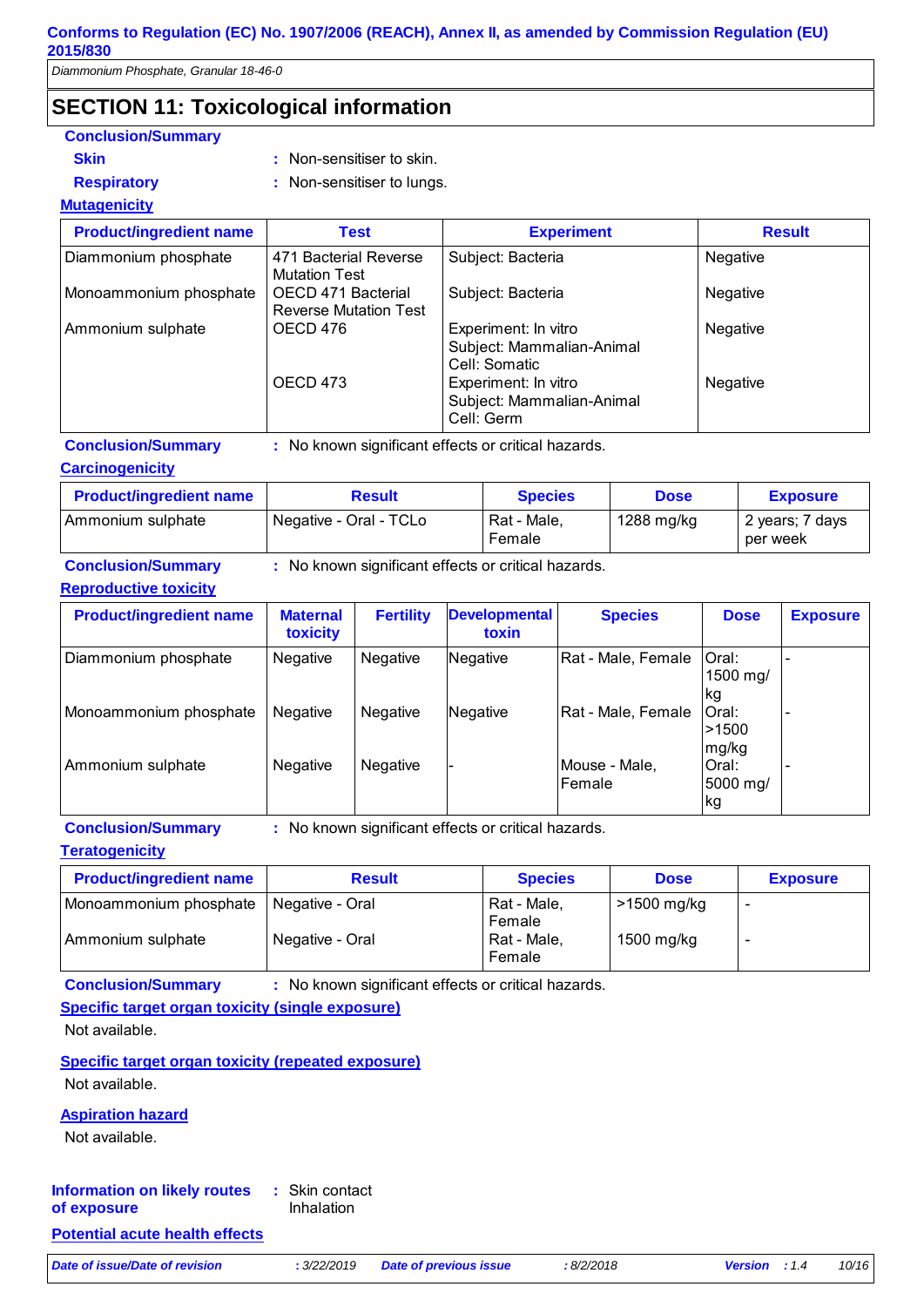*Diammonium Phosphate, Granular 18-46-0* 

# **SECTION 11: Toxicological information**

| Eye contact         | : May cause irritation due to mechanical action.                                                                                            |
|---------------------|---------------------------------------------------------------------------------------------------------------------------------------------|
| <b>Inhalation</b>   | : Exposure to airborne concentrations above statutory or recommended exposure<br>limits may cause irritation of the nose, throat and lungs. |
| <b>Skin contact</b> | : No known significant effects or critical hazards.                                                                                         |
| <b>Ingestion</b>    | : No known significant effects or critical hazards.                                                                                         |
| Eye contact         | Symptoms related to the physical, chemical and toxicological characteristics<br>: Adverse symptoms may include the following:<br>irritation |
|                     | redness                                                                                                                                     |
| <b>Inhalation</b>   | : Adverse symptoms may include the following:<br>respiratory tract irritation<br>coughing                                                   |

# **Delayed and immediate effects as well as chronic effects from short and long-term exposure**

: No specific data. : No specific data.

| <b>Short term exposure</b>              |                |
|-----------------------------------------|----------------|
| <b>Potential immediate</b><br>effects   | : See above.   |
| <b>Potential delayed effects</b>        | : See above.   |
| Long term exposure                      |                |
| <b>Potential immediate</b><br>effects   | $:$ See above. |
| <b>Potential delayed effects</b>        | $:$ See below. |
| 医阿尔伯氏征 医精神性 医血管 医心包 医心包 医心包 医心包 医心包 医心包 |                |

#### **Potential chronic health effects**

**Skin contact Ingestion**

| <b>Product/ingredient name</b> | <b>Result</b>                                       | <b>Species</b>                                      | <b>Dose</b> | <b>Exposure</b> |  |  |
|--------------------------------|-----------------------------------------------------|-----------------------------------------------------|-------------|-----------------|--|--|
| Diammonium phosphate           | Chronic NOAEL Oral                                  | Rat - Male,                                         | $250$ mg/kg |                 |  |  |
|                                |                                                     | Female                                              |             |                 |  |  |
| Monoammonium phosphate         | Chronic NOAEL Oral                                  | Rat - Male,                                         | $250$ mg/kg |                 |  |  |
|                                |                                                     | Female                                              |             |                 |  |  |
| Ammonium sulphate              | Chronic NOAEL Oral                                  | Rat - Male,                                         | $256$ mg/kg | 52 weeks; 7     |  |  |
|                                |                                                     | Female                                              |             | days per week   |  |  |
| <b>Conclusion/Summary</b>      | : No known significant effects or critical hazards. |                                                     |             |                 |  |  |
| <b>General</b>                 |                                                     | : No known significant effects or critical hazards. |             |                 |  |  |
| <b>Carcinogenicity</b>         | : No known significant effects or critical hazards. |                                                     |             |                 |  |  |
| <b>Mutagenicity</b>            | : No known significant effects or critical hazards. |                                                     |             |                 |  |  |
| <b>Teratogenicity</b>          | : No known significant effects or critical hazards. |                                                     |             |                 |  |  |
| <b>Developmental effects</b>   | : No known significant effects or critical hazards. |                                                     |             |                 |  |  |
| <b>Fertility effects</b>       | : No known significant effects or critical hazards. |                                                     |             |                 |  |  |

#### **Other information :**

: Not available.

# **SECTION 12: Ecological information**

**12.1 Toxicity**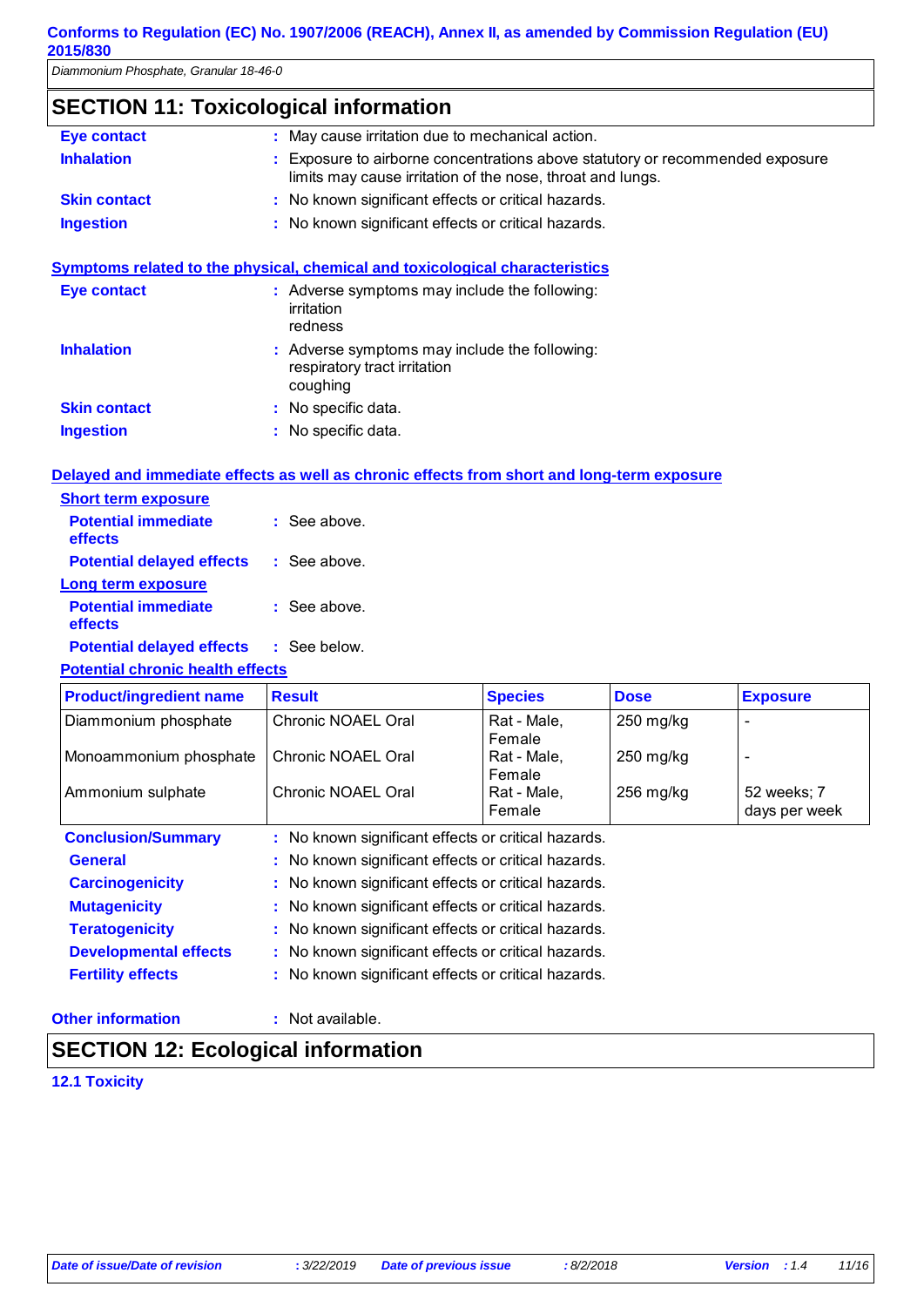*Diammonium Phosphate, Granular 18-46-0* 

# **SECTION 12: Ecological information**

| <b>Product/ingredient name</b> | <b>Result</b>                     | <b>Species</b>                              | <b>Exposure</b> |
|--------------------------------|-----------------------------------|---------------------------------------------|-----------------|
| Diammonium phosphate           | Acute LC50 1700 mg/l Fresh water  | Fish - Cirrhinus mrigala/L.<br>Rohita - Fry | 96 hours        |
| Monoammonium phosphate         | LC50 > 85.9 mg/l Fresh water      | Fish                                        | 96 hours        |
| ammonium sulphate              | Acute LC50 2.6 mg/l Fresh water   | Crustaceans - Ceriodaphnia<br>dubia - Young | 148 hours       |
|                                | Acute LC50 14000 µg/l Fresh water | Daphnia - Daphnia magna -<br>Young          | 48 hours        |
|                                | Acute LC50 53 mg/l                | Fish - Oncorhynchus mykis                   | 96 hours        |

**Conclusion/Summary :** Based on available data, the classification criteria are not met.

#### **12.2 Persistence and degradability**

| <b>Conclusion/Summary</b>      | : According to EC criteria: Readily biodegradable |                   |                  |  |
|--------------------------------|---------------------------------------------------|-------------------|------------------|--|
| <b>Product/ingredient name</b> | <b>Aquatic half-life</b>                          | <b>Photolysis</b> | Biodegradability |  |
| Diammonium phosphate           |                                                   |                   | Readily          |  |

#### **12.3 Bioaccumulative potential**

Not available.

| <b>12.4 Mobility in soil</b>                            |                  |
|---------------------------------------------------------|------------------|
| <b>Soil/water partition</b><br><b>coefficient (Koc)</b> | : Not available. |
| <b>Mobility</b>                                         | : Not available. |

|             | 12.5 Results of PBT and vPvB assessment               |
|-------------|-------------------------------------------------------|
| <b>PBT</b>  | : Not applicable.                                     |
|             | P: Not available. B: Not available. T: Not available. |
| <b>vPvB</b> | : Not applicable.                                     |
|             | vP: Not available, vB: Not available,                 |
|             |                                                       |

#### **12.6 Other adverse effects** : No known significant effects or critical hazards.

### **SECTION 13: Disposal considerations**

The information in this section contains generic advice and guidance.

#### **13.1 Waste treatment methods**

| <b>Product</b>             |                                                                                                                                                                                                                                                                                                                                                                                                                                                                                                                                                     |
|----------------------------|-----------------------------------------------------------------------------------------------------------------------------------------------------------------------------------------------------------------------------------------------------------------------------------------------------------------------------------------------------------------------------------------------------------------------------------------------------------------------------------------------------------------------------------------------------|
| <b>Methods of disposal</b> | : The generation of waste should be avoided or minimised wherever possible.<br>Disposal of this product, solutions and any by-products should at all times comply<br>with the requirements of environmental protection and waste disposal legislation and<br>any regional local authority requirements. Dispose of surplus and non-recyclable<br>products via a licensed waste disposal contractor. Waste should not be disposed of<br>untreated to the sewer unless fully compliant with the requirements of all authorities<br>with jurisdiction. |
| <b>Hazardous waste</b>     | : Within the present knowledge of the supplier, this product is not regarded as<br>hazardous waste, as defined by EU Directive 2008/98/EC.                                                                                                                                                                                                                                                                                                                                                                                                          |

#### **European waste catalogue (EWC)**

| <b>Waste code</b> | <b>Waste designation</b>       |
|-------------------|--------------------------------|
| 061399            | wastes not otherwise specified |
| . .               |                                |

#### **Packaging**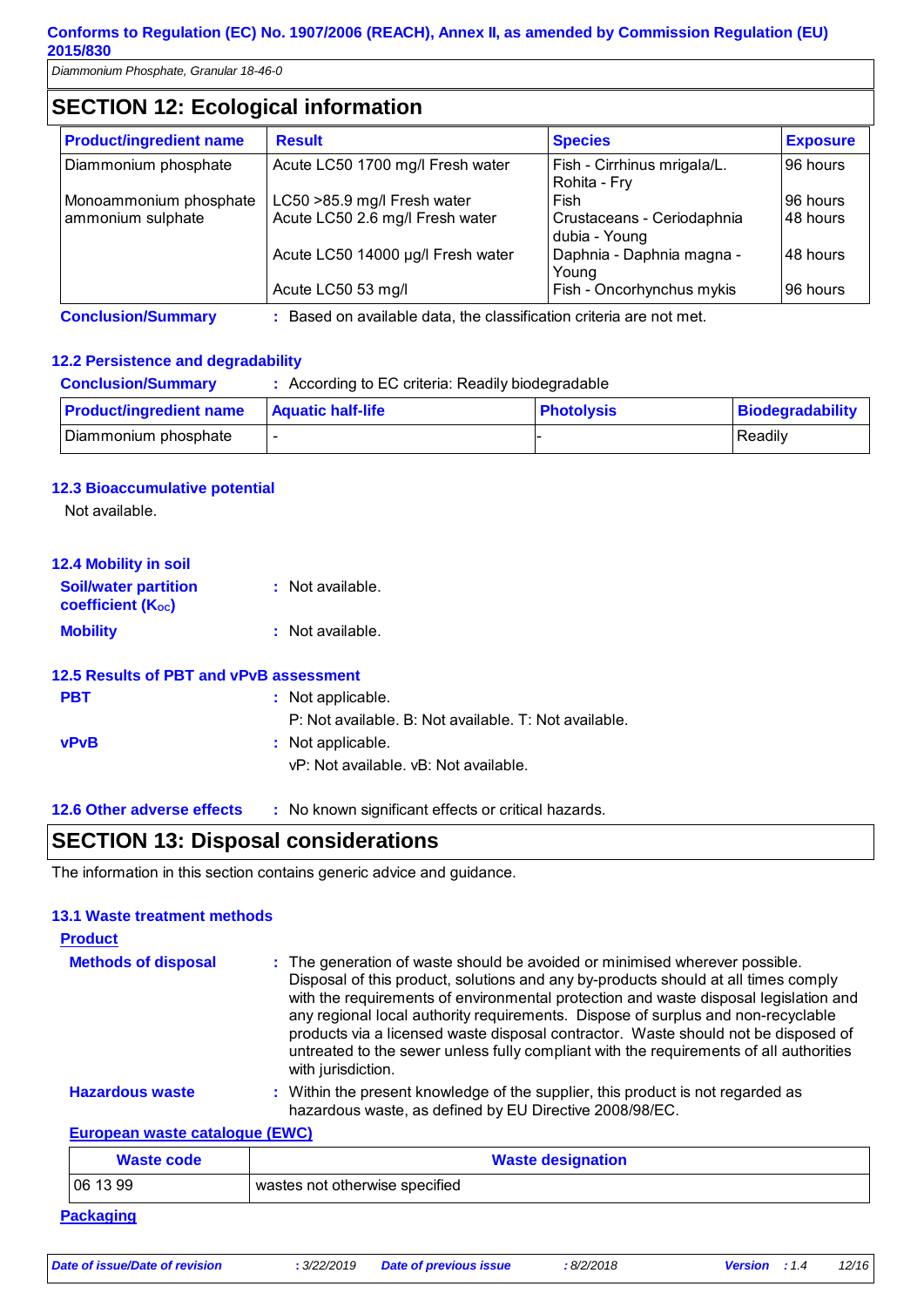*Diammonium Phosphate, Granular 18-46-0* 

### **SECTION 13: Disposal considerations**

| <b>Methods of disposal</b> | : The generation of waste should be avoided or minimised wherever possible. Waste<br>packaging should be recycled. Incineration or landfill should only be considered<br>when recycling is not feasible.                                  |
|----------------------------|-------------------------------------------------------------------------------------------------------------------------------------------------------------------------------------------------------------------------------------------|
| <b>Special precautions</b> | : This material and its container must be disposed of in a safe way. Empty containers<br>or liners may retain some product residues. Avoid dispersal of spilt material and<br>runoff and contact with soil, waterways, drains and sewers. |
|                            |                                                                                                                                                                                                                                           |

# **SECTION 14: Transport information**

|                                           | <b>ADR/RID</b>           | <b>ADN</b>               | <b>IMDG</b>              | <b>ICAO</b>    |
|-------------------------------------------|--------------------------|--------------------------|--------------------------|----------------|
| 14.1 UN number                            | Not regulated.           | Not regulated.           | Not regulated.           | Not regulated. |
| 14.2 UN proper<br>shipping name           | $\overline{\phantom{a}}$ | $\qquad \qquad$          | ٠                        |                |
| <b>14.3 Transport</b><br>hazard class(es) | ٠                        | $\qquad \qquad$          |                          |                |
| 14.4 Packing group  -                     |                          | $\overline{\phantom{0}}$ | $\overline{\phantom{a}}$ |                |
| 14.5<br><b>Environmental</b><br>hazards   | No.                      | No.                      | No.                      | No.            |
| <b>Additional</b><br>information          |                          |                          |                          |                |

**14.6 Special precautions for user Transport within user's premises:** always transport in closed containers that are **:** upright and secure. Ensure that persons transporting the product know what to do in the event of an accident or spillage.

**14.7 Transport in bulk according to Annex II of Marpol and the IBC Code :** Not available.

# **SECTION 15: Regulatory information**

**15.1 Safety, health and environmental regulations/legislation specific for the substance or mixture EU Regulation (EC) No. 1907/2006 (REACH)**

**Annex XIV - List of substances subject to authorisation**

**Annex XIV**

None of the components are listed.

**Substances of very high concern**

None of the components are listed.

**Other EU regulations Annex XVII - Restrictions on the manufacture, placing on the market and use of certain dangerous substances, mixtures and articles** : Not applicable.

**Europe inventory :** All components are listed or exempted.

**Ozone depleting substances (1005/2009/EU)**

Not listed.

**Prior Informed Consent (PIC) (649/2012/EU)**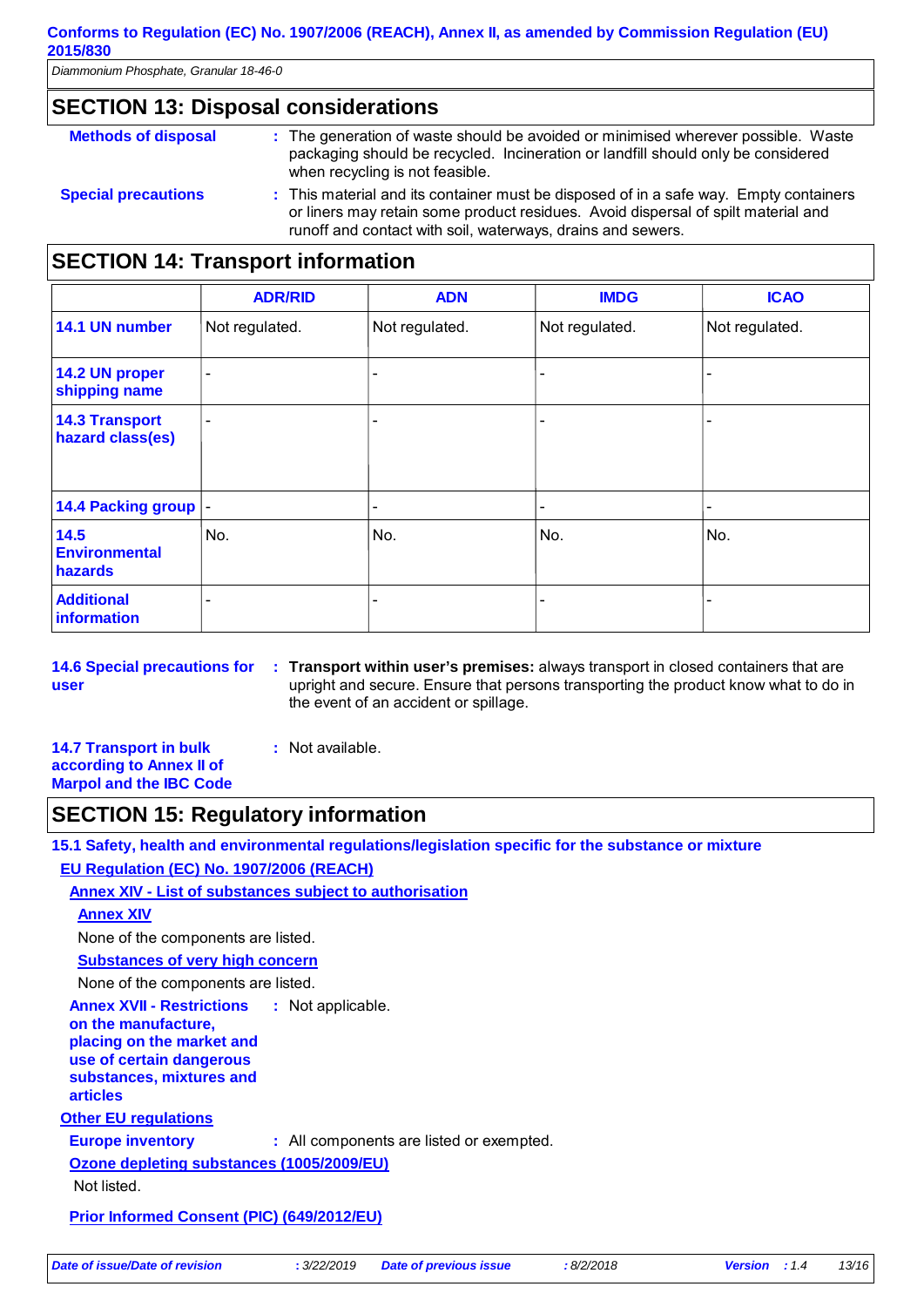# **SECTION 15: Regulatory information**

Not listed.

#### **Seveso Directive**

This product is not controlled under the Seveso III Directive.

**International regulations**

**Chemical Weapon Convention List Schedules I, II & III Chemicals**

Not listed.

**Montreal Protocol (Annexes A, B, C, E)**

Not listed.

**Stockholm Convention on Persistent Organic Pollutants** Not listed.

**Rotterdam Convention on Prior Informed Consent (PIC)** Not listed.

#### **UNECE Aarhus Protocol on POPs and Heavy Metals**

Not listed.

#### **International lists**

| <b>National inventory</b>                 |                                          |
|-------------------------------------------|------------------------------------------|
| <b>Australia</b>                          | : All components are listed or exempted. |
| <b>Canada</b>                             | : All components are listed or exempted. |
| <b>China</b>                              | : All components are listed or exempted. |
| <b>Japan</b>                              | : All components are listed or exempted. |
| <b>Malaysia</b>                           | : Not determined.                        |
| <b>New Zealand</b>                        | : All components are listed or exempted. |
| <b>Philippines</b>                        | : All components are listed or exempted. |
| <b>Republic of Korea</b>                  | : All components are listed or exempted. |
| Taiwan                                    | All components are listed or exempted.   |
| <b>Turkey</b>                             | : Not determined.                        |
| <b>United States</b>                      | : All components are listed or exempted. |
| <b>15.2 Chemical safety</b><br>assessment | Complete.                                |

### **SECTION 16: Other information**

 $\nabla$  Indicates information that has changed from previously issued version.

| <b>Abbreviations and acronyms : ATE = Acute Toxicity Estimate</b>                                                                                                                                                                                                                                                                                                           | 1272/2008]                                                                                | CLP = Classification, Labelling and Packaging Regulation [Regulation (EC) No.<br>DMEL = Derived Minimal Effect Level<br>DNEL = Derived No Effect Level<br>EUH statement = CLP-specific Hazard statement<br>PBT = Persistent, Bioaccumulative and Toxic<br>PNEC = Predicted No Effect Concentration |           |                        |       |
|-----------------------------------------------------------------------------------------------------------------------------------------------------------------------------------------------------------------------------------------------------------------------------------------------------------------------------------------------------------------------------|-------------------------------------------------------------------------------------------|----------------------------------------------------------------------------------------------------------------------------------------------------------------------------------------------------------------------------------------------------------------------------------------------------|-----------|------------------------|-------|
|                                                                                                                                                                                                                                                                                                                                                                             | <b>RRN = REACH Registration Number</b><br>vPvB = Very Persistent and Very Bioaccumulative |                                                                                                                                                                                                                                                                                                    |           |                        |       |
| : REGULATION (EC) No 1907/2006 OF THE EUROPEAN PARLIAMENT AND OF<br><b>Key literature references</b><br>THE COUNCIL OF 18 DECEMBER 2006, with successive adaptations, amendments,<br>and sources for data<br>and corrigenda.<br>REGULATION (EC) No 1272/2008 OF THE EUROPEAN PARLIAMENT AND OF<br>THE COUNCIL OF 16 DECEMBER 2008, with successive adaptations, amendments, |                                                                                           |                                                                                                                                                                                                                                                                                                    |           |                        |       |
|                                                                                                                                                                                                                                                                                                                                                                             | and corrigenda.                                                                           | ECHA, European Chemicals Agency, Classification and Labelling Database<br>DIRECTIVE 2012/18/EU OF THE EUROPEAN PARLIAMENT AND OF THE                                                                                                                                                               |           |                        |       |
| Date of issue/Date of revision                                                                                                                                                                                                                                                                                                                                              | : 3/22/2019                                                                               | Date of previous issue                                                                                                                                                                                                                                                                             | :8/2/2018 | <b>Version</b> : $1.4$ | 14/16 |